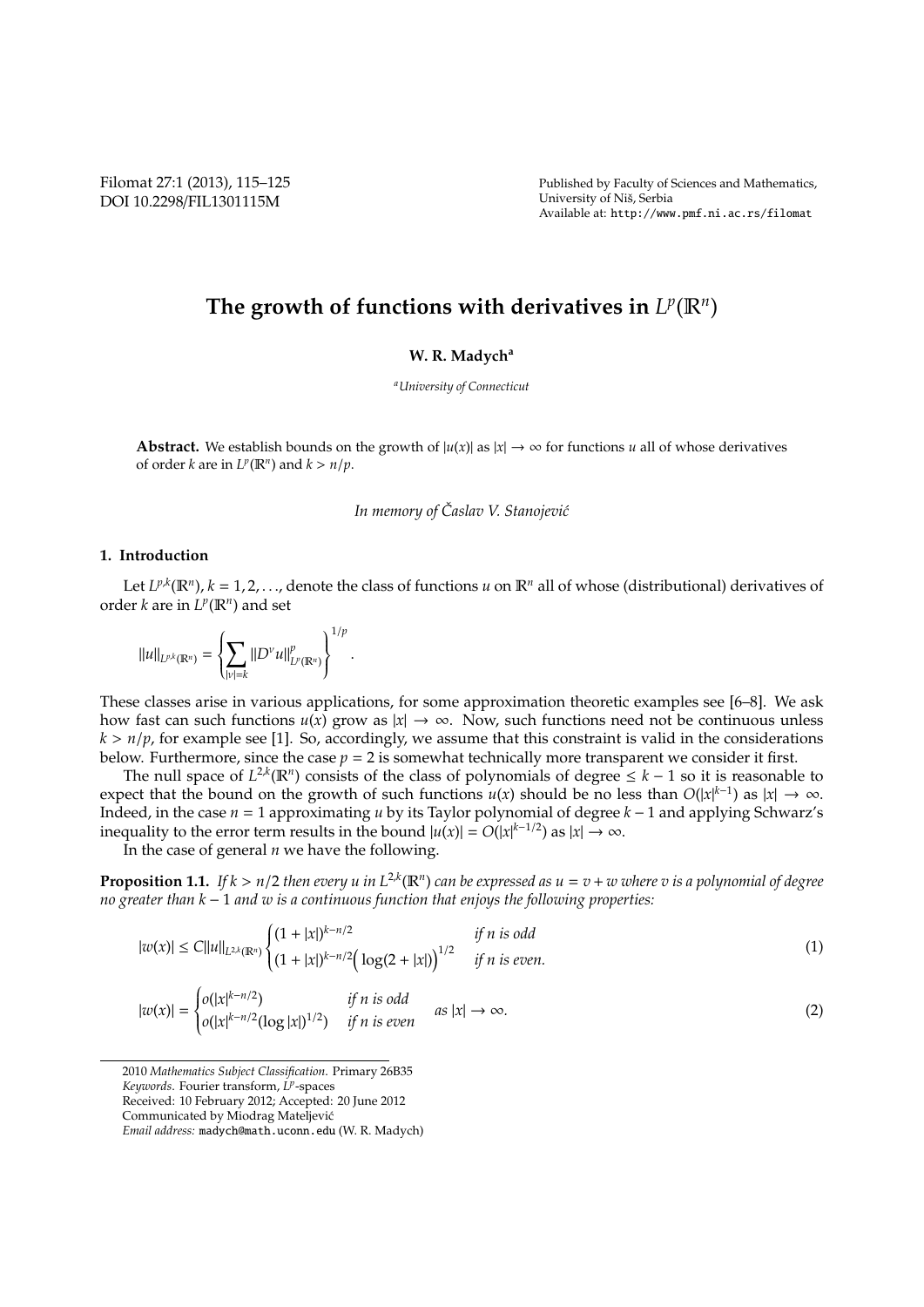*W. R. Madych* / *Filomat 27:1 (2013), 115–125* 116

$$
\int_{|x| \ge 2} \left( \frac{|w(x)|}{|x|^{k-n/2}} \right)^2 \frac{dx}{|x|^n} \le C ||u||^2_{L^{2,k}(\mathbb{R}^n)} \quad \text{if } n \text{ is odd.}
$$
 (3)

*The transformations*  $P : u \to v = Pu$  and  $Q : u \to w = Qu = u - Pu$  can be defined via linear projection operators.

The constants in (1) and (3) may depend on *k* and *n* but are otherwise independent of *u*. This proposition significantly improves and extends [6, Proposition 2] and [7, item(3.3)]. Since *v* is a polynomial of degree  $\leq k - 1$  it should be clear that

$$
||w||_{L^{2,k}(\mathbb{R}^n)} = ||u||_{L^{2,k}(\mathbb{R}^n)}.
$$
\n(4)

As we shall see, the decomposition  $u = v + w$  is not unique and the projections *P* and *Q* are not uniquely defined.

Consider the following examples:

First, note that  $u(x) = (1 + |x|^2)^{a/2}$  is in  $L^{2,k}(\mathbb{R}^n)$  whenever  $a < k - n/2$ , which suggests that the bound (1) is on target in the case of odd *n*. Next, if *n* is even and *v* is a multi-index such that  $|v| = k - n/2$  then  $u(x) = x^{\nu} \big( \log(2 + |x|^2) \big)^{\nu}$  is in  $L^{2,k}(\mathbb{R}^n)$  whenever  $b < 1/2$ , which suggests that (1) is also on target for even *n*. Finally, if  $n = 1$  and  $r > 0$  let

$$
u_r(x) = \begin{cases} x/\sqrt{r} & \text{if } 0 < x \le r \\ \sqrt{r} & \text{if } r < x \end{cases} \text{ and } = 0 \text{ if } x \le 0.
$$

Then

 $||u_r||_{L^{2,1}(\mathbb{R})} = 1$ ,  $|u_r(x)| \le |x|^{1/2}$ , and sup  $\sup_{r>0} |u_r(x)| = |x|^{1/2}$  for  $x > 0$ ,

which implies that in the case  $n = k = 1$  the bound (1) is asymptotically optimal.

Section 2 is devoted to the definition of the projection  $Q: u \to w$  and the proof of Proposition 1. A statement and proof of the corresponding result in the more general case when the derivatives of order *k* are in  $L^p(\mathbb{R}^n)$ ,  $1 < p < \infty$ , can be found in Section 3.

### **2. Details**

**Notation** In what follows differentiations, Fourier transforms, and equalities are to be interpreted in the distributional sense unless they are meaningful otherwise. The Fourier transform of a function  $u$  in  $L^1(R^n)$ is defined by

$$
\widehat{u(\xi)} = \int_{\mathbb{R}^n} e^{-i\langle \xi, x \rangle} u(x) dx
$$

and *u*<sup> $\vee$ </sup> denotes the inverse Fourier transform of *u*, thus  $(\widehat{u})^{\vee} = u$ .

For convenience we often use pointwise notation, e.g. *u*(ξ), even when *u* is a distribution which is not necessarily defined pointwise. We expect that there will be no misunderstanding as to the precise meaning of such expressions.

Let  $\phi(t)$  be a non-negative infinitely differentiable function on  $\mathbb{R}_+ = (0, \infty)$  with support in the interval  $1/2 \le t \le 1$  and normalized such that

$$
\int_0^\infty \phi(t) \frac{dt}{t} = \int_{1/2}^1 \phi(t) \frac{dt}{t} = 1.
$$

Then  $\phi(t|\xi|)$ ,  $0 < t < \infty$ , is a partition of unity of  $\mathbb{R}^n \setminus \{0\}$  as a function of  $\xi$  in the sense that  $\phi(t|\xi|)$  has support  $\inf \frac{1}{2t} \leq |\xi| \leq \frac{1}{t}$  and

$$
\int_0^\infty \phi(t|\xi|) \frac{dt}{t} = 1 \quad \text{if} \quad |\xi| \neq 0.
$$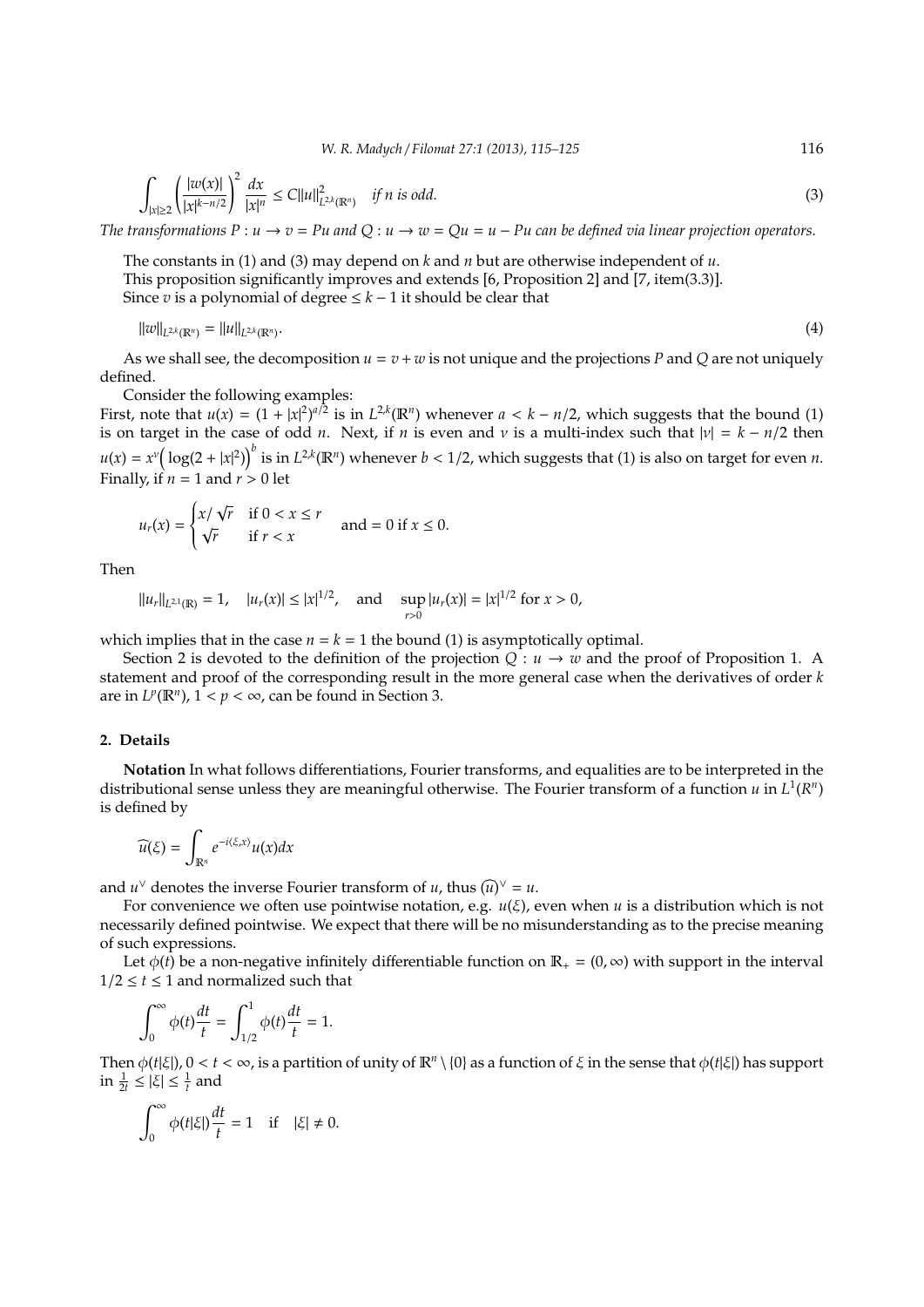The collection of function  $\phi(t|\xi|)$ ,  $0 < t < \infty$ , may be thought of as a continuous analog of the well known partition found, for example, in [5, 9]. See also [3, 4].

Let

$$
\chi(\xi) = \begin{cases} \int_1^\infty \phi(t|\xi) \frac{dt}{t} & \text{if } |\xi| \neq 0\\ 1 & \text{if } |\xi| = 0 \end{cases}
$$

then  $\chi(\xi)$  is non-negative, in  $C^{\infty}(\mathbb{R}^n)$ ,

$$
\chi(\xi) = \begin{cases} 1 & \text{if } |\xi| \le 1/2 \\ 0 & \text{if } |\xi| \ge 1, \end{cases}
$$

and for  $\epsilon > 0$ 

$$
\chi(\epsilon \xi) = \int_{\epsilon}^{\infty} \phi(t|\xi|) \frac{dt}{t} \quad \text{when } |\xi| \neq 0.
$$

Note that

$$
\lim_{\epsilon \to 0} \chi(\epsilon \xi) u(\xi) = u(\xi)
$$

in S for every *u* in S and hence in S' for every *u* in S'. On the other hand as *r* goes to infinity  $\chi(r\xi)u(\xi)$  does not converge in S and hence not in S ′ except for certain classes of distributions *u*. For example, the fact that if *u* is in  $L^2(\mathbb{R}^n)$  then  $\lim_{r\to\infty}\chi(r\xi)u(\xi)=0$  in  $L^2(\mathbb{R}^n)$  and hence also in S' will be useful in what follows.

If  $u$  is in  $L^{2k}(\mathbb{R}^n)$  then  $|\xi|^k \widehat{u}(\xi)$  is in  $L^2(\mathbb{R}^n)$  and the (semi)norm  $|||\xi|^k \widehat{u}(\xi)||_{L^2(\mathbb{R}^n)}$  is equivalent to  $||u||_{L^{2k}(\mathbb{R}^n)}$ . This fact, which is a consequence of Plancherel's formula, will be used often in what follows.

**Definitions** For *u* in  $L^{2,k}(\mathbb{R}^n)$  define  $w = Qu$  by its Fourier transform  $\widehat{w}$  evaluated at a test function  $\psi$  as

$$
\langle \widehat{w}, \psi \rangle = \langle \widehat{w}(\xi), \psi(\xi) \rangle = \lim_{r \to \infty} \langle (1 - \chi(r\xi))\widehat{u}(\xi), \psi(\xi) - \psi_{m-1}(\xi)\chi(\xi) \rangle
$$

$$
= \lim_{r \to \infty} \int_0^r \langle \phi(t|\xi) \widehat{u}(\xi), \psi(\xi) - \psi_{m-1}(\xi)\chi(\xi) \rangle \frac{dt}{t}
$$

where  $\psi_{m-1}$  is the Taylor polynomial of  $\psi$  of degree  $m-1$ ,

$$
\psi_{m-1}(\xi)=\sum_{|\nu|\leq m-1}\frac{D^\nu\psi(0)}{\nu!}\xi^\nu
$$

and *m* is the integer which satisfies  $k - n/2 < m \leq k - n/2 + 1$ .

That  $w = Qu$  is well defined follows from

$$
|\langle w,\psi\rangle|\leq C\|u\|_{L^{2,k}(\mathbb{R}^n)}\sum_{|\nu|\leq m}\|D^\nu\psi\|_{L^\infty(\mathbb{R}^n)}
$$

which in turn follows from

$$
|\langle \phi(t|\xi|)\widehat{u}(\xi), \psi(\xi) - \psi_{m-1}(\xi)\chi(\xi)\rangle| \le C \begin{cases} A \sum_{|\nu| \le m} ||D^{\nu}\psi||_{L^{\infty}(\mathbb{R}^n)} & \text{if } t > 1/2\\ B||\psi||_{L^{\infty}(\mathbb{R}^n)} & \text{otherwise} \end{cases}
$$

where

$$
A = |||\xi|^m \phi(t|\xi|)\widehat{u}(\xi)||_{L^1(\mathbb{R}^n)}
$$
  
\n
$$
\leq |||\xi|^{m-k} \phi(t|\xi|) ||_{L^2(\mathbb{R}^n)} |||\xi|^k \widehat{u}(\xi)||_{L^2(\mathbb{R}^n)} \leq C t^{-m+k-n/2} ||u||_{L^{2,k}(\mathbb{R}^n)}
$$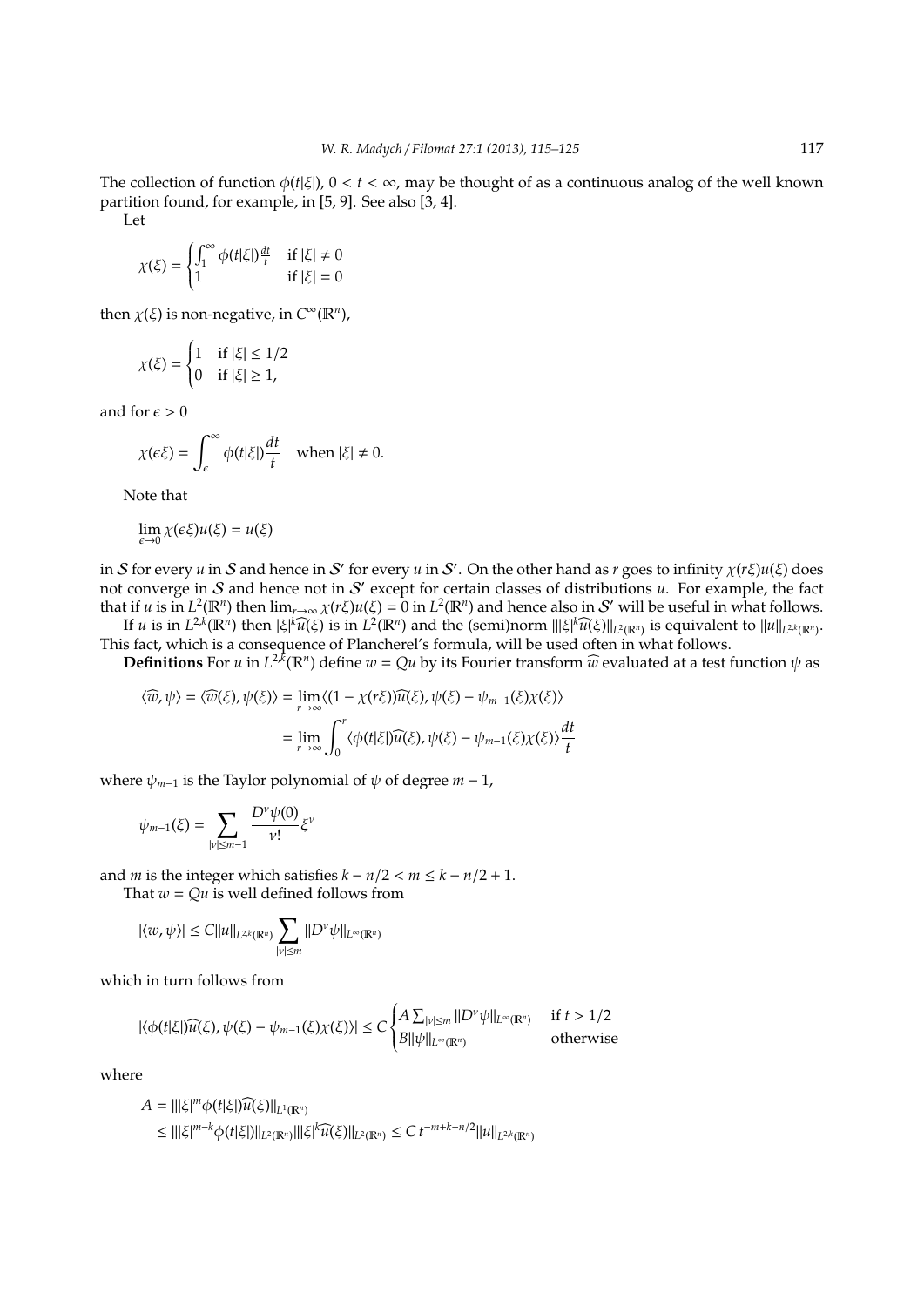and

$$
B = ||\phi(t|\xi|\widehat{u(\xi)}||_{L^1(\mathbb{R}^n)}
$$
  
\n
$$
\leq t^k|||t\xi|^{-k}\phi(t|\xi|)||_{L^2(\mathbb{R}^n)}|||\xi|^k\widehat{u(\xi)}||_{L^2(\mathbb{R}^n)} \leq C t^{k-n/2}||u||_{L^{2,k}(\mathbb{R}^n)}.
$$

Note that  $\xi^{\nu}\widehat{w}(\xi) = \xi^{\nu}\widehat{u}(\xi)$  for multi-indexes *ν* such that  $|\nu| = k$ . It follows that  $\widehat{w}(\xi) = \widehat{u}(\xi)$  for  $|\xi| \neq 0$ , *w*<br>  $\chi^2 k(\mathbb{R}^n)$ ,  $\lim_{\xi \to 0} \chi^{\nu}$  ,  $\lim_{\xi \to 0} \chi^{\nu}$  ,  $\lim_{\xi \to 0} \chi^{\nu}$ is in  $L^{2,k}(\mathbb{R}^n)$ ,  $||u - w||_{L^{2,k}(\mathbb{R}^n)} = 0$ , and  $||w||_{L^{2,k}(\mathbb{R}^n)} = ||u||_{L^{2,k}(\mathbb{R}^n)}$ . Hence

 $\widehat{v} = \widehat{u} - \widehat{w} = \widehat{Pu}$ 

has support at the origin and thus

$$
v=u-w=Pu
$$

is a polynomial. That the degree of *v* is no greater than *k*−1 follows from that fact  $||v||_{L^{2,k}(\mathbb{R}^n)} = ||u-w||_{L^{2,k}(\mathbb{R}^n)} = 0$ . **Proof of** (1) To estimate the size of  $|w(x)|$  write

 $w = (\chi \widehat{w})^{\vee} + ((1 - \chi)\widehat{u})^{\vee}$ 

and

$$
\begin{split} \|(1-\chi)\widehat{u}\|_{L^{1}(\mathbb{R}^{n})} &\leq \int_{0}^{1} \|\phi(t|\xi|)\widehat{u}(\xi)\|_{L^{1}(\mathbb{R}^{n})} \frac{dt}{t} \\ &= \int_{0}^{1} t^{k} \left\| \frac{\phi(t|\xi|)}{|t\xi|^{k}} |\xi|^{k} \widehat{u}(\xi) \right\|_{L^{1}(\mathbb{R}^{n})} \frac{dt}{t} \\ &\leq \int_{0}^{1} t^{k} \left\| \frac{\phi(t|\xi|)}{|t\xi|^{k}} \right\|_{L^{2}(\mathbb{R}^{n})} \|\xi|^{k} \widehat{u}(\xi)\|_{L^{2}(\mathbb{R}^{n})} \frac{dt}{t} \\ &= \left\{ \int_{0}^{1} t^{k-n/2} \frac{dt}{t} \right\} \left\| \frac{\phi(|\xi|)}{|\xi|^{k}} \right\|_{L^{2}(\mathbb{R}^{n})} \|\xi|^{k} \widehat{u}(\xi)\|_{L^{2}(\mathbb{R}^{n})} \\ &\leq C \|u\|_{L^{2k}(\mathbb{R}^{n})} .\end{split}
$$

So that

$$
\| \left( (1 - \chi) \widehat{u} \right)^{\vee} \|_{L^{\infty}(\mathbb{R}^n)} \leq C \| u \|_{L^{2,k}(\mathbb{R}^n)}.
$$
\n
$$
(5)
$$

To estimate the size of  $\left|\left(\chi \widehat{w}\right)^{\vee}(x)\right|$  write

$$
(2\pi)^n \big(\chi \widehat{w}\big)^{\vee}(x) = \langle \widehat{w}(\xi), e^{i\langle x, \xi \rangle} \chi(\xi) \rangle
$$
  
= 
$$
\int_{1/2}^{\infty} \langle \phi(t|\xi) \widehat{u}(\xi), (e^{i\langle x, \xi \rangle} - p_{m-1}(\langle x, \xi \rangle)) \chi(\xi) \rangle \frac{dt}{t}
$$

and

$$
|\langle \widehat{w}(\xi), e^{i\langle x,\xi\rangle}\chi(\xi)\rangle| \leq \int_{1/2}^{\infty} \left|\langle \phi(t|\xi)|\widehat{u}(\xi), \left(e^{i\langle x,\xi\rangle} - p_{m-1}(\langle x,\xi\rangle)\right)\chi(\xi)\rangle\right| \frac{dt}{t}
$$
  

$$
\leq \int_{1/2}^{\infty} ||\phi(t|\xi)|\widehat{u}(\xi)||_{L^{2}(\mathbb{R}^{n})} \left|\left|\left(e^{i\langle x,\xi\rangle} - p_{m-1}(\langle x,\xi\rangle)\right)\Phi(t|\xi)\right|\right|_{L^{2}(\mathbb{R}^{n})} \frac{dt}{t}
$$
 (6)

where  $\Phi(t)$  is a non-negative function on  $\mathbb{R}_+ = (0, \infty)$  which is infinitely differentiable and satisfies

$$
\Phi(t) = \begin{cases} 1 & \text{if } 1/2 \le t \le 1 \\ 0 & \text{if } t \le 1/4 \text{ or } t \ge 2. \end{cases} \quad \text{and} \quad p_{m-1}(s) = \sum_{j=0}^{m-1} \frac{(is)^j}{j!}.
$$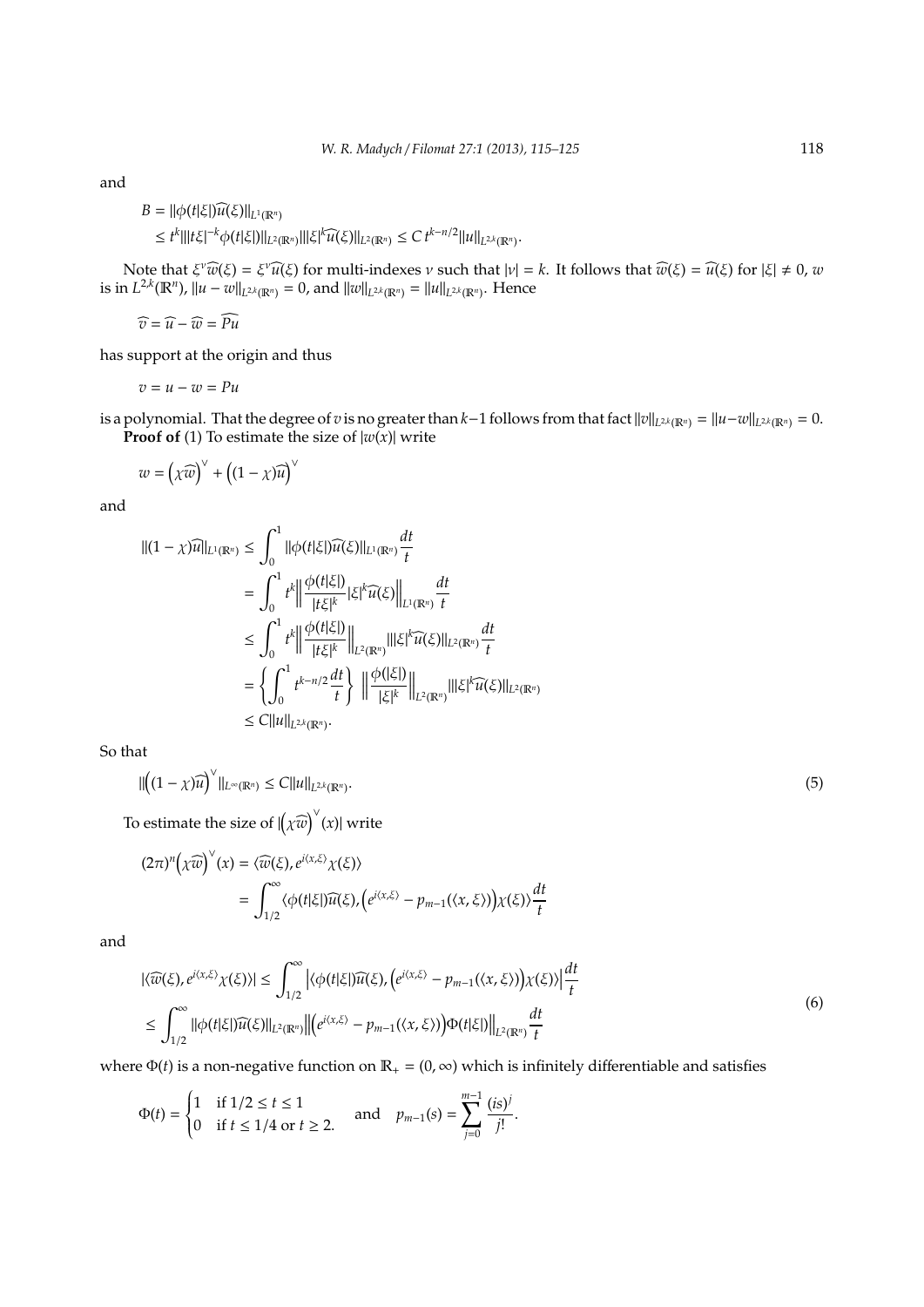Observe that

$$
\|\phi(t|\xi|\widehat{u(\xi)}\|_{L^{2}(\mathbb{R}^{n})} = t^{k} \Big\|\frac{\phi(t|\xi|)}{|t\xi|^{k}}|\xi|^{k}\widehat{u(\xi)}\Big\|_{L^{2}(\mathbb{R}^{n})}
$$
  
\n
$$
\leq t^{k} \Big\|\frac{\phi(t|\xi|)}{|t\xi|^{k}}\Big\|_{L^{\infty}(\mathbb{R}^{n})} \Big\||\xi|^{k}\widehat{u(\xi)}\Big\|_{L^{2}(\mathbb{R}^{n})}
$$
  
\n
$$
\leq Ct^{k} \|\mu\|_{L^{2,k}(\mathbb{R}^{n})}
$$
\n(7)

and

$$
\left\| \left( e^{i\langle x,\xi \rangle} - p_{m-1}(\langle x,\xi \rangle) \right) \Phi(t|\xi|) \right\|_{L^2(\mathbb{R}^n)} \leq Ct^{-n/2} \begin{cases} \left( \frac{|x|}{t} \right)^m & \text{if } |x| \leq t \\ \left( \frac{|x|}{t} \right)^{m-1} & \text{if } |x| \geq t. \end{cases} \tag{8}
$$

Hence if  $|x| \leq 1/2$  then

$$
|\langle \widehat{w}(\xi), e^{i\langle x, \xi \rangle} \chi(\xi) \rangle| \leq C \|u\|_{L^{2,k}(\mathbb{R}^n)} |x|^m \, \int_{1/2}^\infty t^{k-n/2-m} \frac{dt}{t} \leq C_1 \|u\|_{L^{2,k}(\mathbb{R}^n)}
$$

since  $m > k - n/2$ .

When  $|x| > 1/2$  we can compute as follows:

If *n* is odd, so that  $k - n/2$  is not an integer and  $k - n/2 < m < k - n/2 + 1$ , using (8) we may write

$$
|\langle \widehat{w}(\xi), e^{i\langle x,\xi\rangle}\chi(\xi)\rangle|\leq C\|u\|_{L^{2,k}(\mathbb{R}^n)}\{|x|^{m-1}\int_{1/2}^{|x|}t^{k-n/2+1-m}\frac{dt}{t}+|x|^m\int_{|x|}^\infty t^{k-n/2-m}\frac{dt}{t}\}
$$

which simplifies to

 $|\langle \widehat{w}(\xi), e^{i\langle x,\xi \rangle} \chi(\xi) \rangle| \leq C ||u||_{L^{2,k}(\mathbb{R}^n)} |x|^{k-n/2}.$ 

and which together with (5) implies (1) in the case of odd *n*.

On the other hand if *n* is even so that *k* − *n*/2 is an integer and *k* − *n*/2 < *m* = *k* − *n*/2 + 1 we may write

 $|\langle \widehat{w}(\xi), e^{i\langle x,\xi \rangle} \chi(\xi) \rangle| \le AB$ 

where

$$
A^{2} = \int_{1/2}^{\infty} \left( t^{-k} ||\phi(t|\xi|) \widehat{u(\xi)}||_{L^{2}(\mathbb{R}^{n})} \right)^{2} \frac{dt}{t}
$$

and

$$
B^{2} = \int_{1/2}^{\infty} (t^{k} \left\| \left( e^{i\langle x,\xi \rangle} - p_{m-1}(\langle x,\xi \rangle) \right) \Phi(t|\xi) \right\|_{L^{2}(\mathbb{R}^{n})} \right)^{2} \frac{dt}{t}
$$

Now

$$
A^{2} \leq \int_{0}^{\infty} \left( t^{-k} ||\phi(t|\xi|) \widehat{u(\xi)}||_{L^{2}(\mathbb{R}^{n})} \right)^{2} \frac{dt}{t} = \int_{0}^{\infty} \left\| \frac{\phi(t|\xi|)}{|t\xi|^{k}} |\xi|^{k} \widehat{u(\xi)} \right\|_{L^{2}(\mathbb{R}^{n})}^{2} \frac{dt}{t}
$$
  

$$
= \int_{\mathbb{R}^{n}} \left\{ \int_{0}^{\infty} \left( \frac{\phi(t|\xi|)}{|t\xi|^{k}} \right)^{2} \frac{dt}{t} \right\} \left| |\xi|^{k} \widehat{u(\xi)} \right|^{2} d\xi = C |||\xi|^{k} \widehat{u(\xi)}||_{L^{2}(\mathbb{R}^{n})}^{2} \leq C ||u||_{L^{2,k}(\mathbb{R}^{n})}^{2}
$$
(9)

and

$$
B^{2} \leq \int_{1/2}^{|x|} \left( Ct^{k-n/2+1-m} |x|^{m-1} \right)^{2} \frac{dt}{t} + \int_{|x|}^{\infty} \left( Ct^{k-n/2-m} |x|^{m} \right)^{2} \frac{dt}{t}
$$
  
=  $C_{1}|x|^{2(k-n/2)} \log 2|x| + C_{2}|x|^{2(k-n/2)}$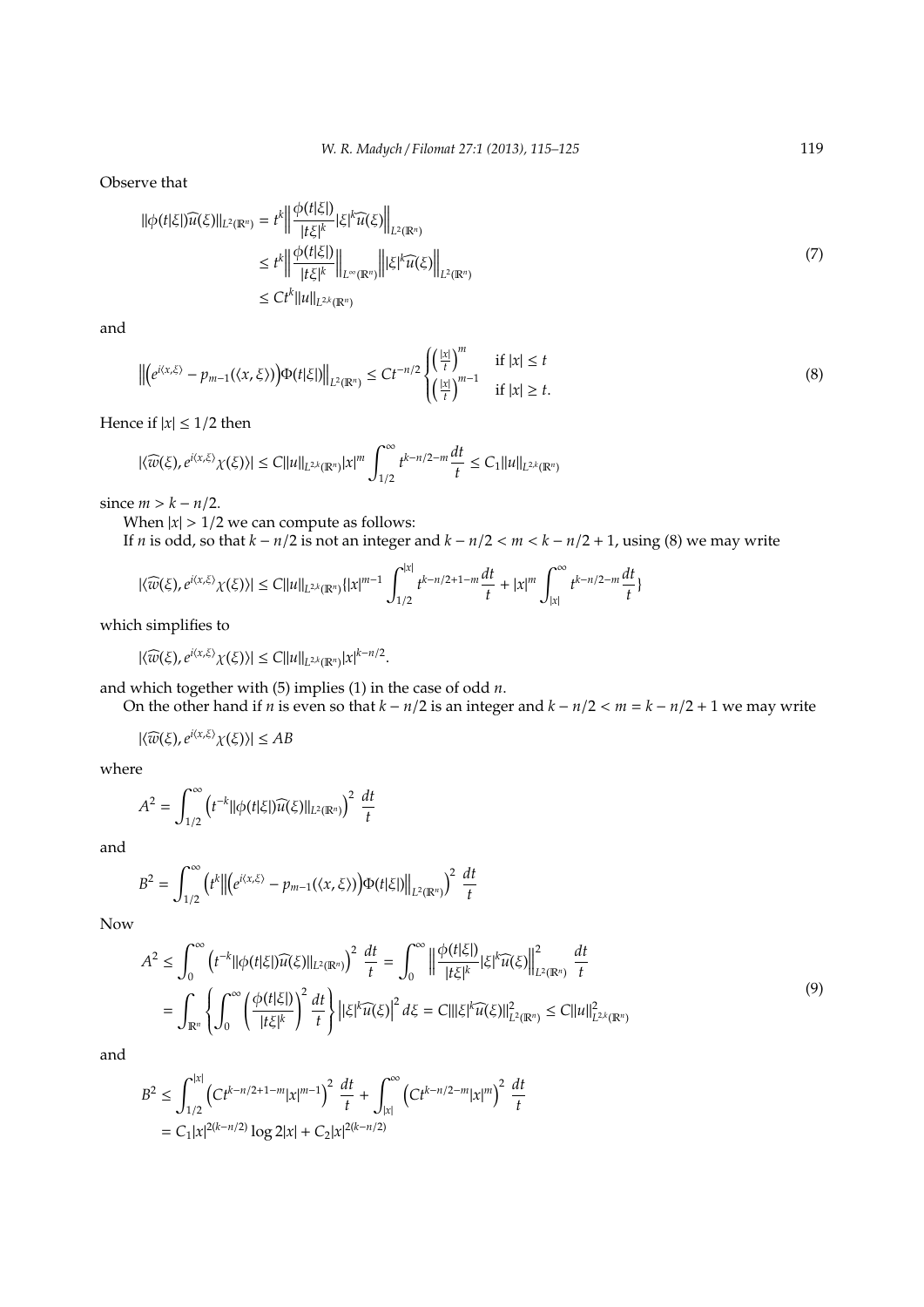since  $m - 1 = k - n/2$ . Hence when *n* is even we get

$$
|\langle \widehat{w}(\xi), e^{i\langle x,\xi\rangle}\chi(\xi)\rangle|\leq C\|u\|_{L^{2,k}(\mathbb{R}^n)}|x|^{k-n/2}(1+\log2|x|)^{1/2}
$$

which together with (5) implies (1) in the case of even *n*.

**Proof of** (2) To see (2) in the case of odd *n* it suffices to show that for every positive  $\epsilon$  we have for sufficiently large  $|x|$  the inequality

$$
|w(x)| \le \epsilon |x|^{k-n/2}.\tag{10}
$$

To see (10) let

$$
w_r = \big((1-\chi(r\xi))\widehat{u(\xi)}\big)^{\vee}.
$$

Then  $w_r$  is a bounded function for every positive  $r$ ,  $Qw_r = w_r$ , and

 $\lim_{r \to \infty} ||w - w_r||_{L^{2,k}(\mathbb{R}^n)} = 0.$ 

Write

$$
|w(x)| \le |w(x) - w_r(x)| + |w_r(x)|
$$
  
\n
$$
\le C||w - w_r||_{L^{2,k}(\mathbb{R}^n)}|x|^{k-n/2} + |w_r(x)|
$$

and choose *r* so that  $||w - w_r||_{L^{2k}(\mathbb{R}^n)} < \epsilon/(2C)$ . Then for *x* such that  $|x|^{k-n/2} > 2||w_r||_{L^{\infty}(\mathbb{R}^n)}/\epsilon$  we have (10).

The same reasoning is also does the job in the case of even *n*, *mutatis mutandis*.

**Proof of** (3) To see (3), in view of (5)), it suffices to show that

$$
\int_{|x|>2} \left(\frac{|\langle \widehat{w}, e^{i\langle x,\xi\rangle}\chi(\xi)\rangle|}{|x|^{k-n/2}}\right)^2 \frac{dx}{|x|^n} \le C||u||_{L^{2,k}(\mathbb{R}^n)}.
$$
\n(11)

when *n* is odd.

By virtue of (6) we may write

$$
|\langle \widehat{w}, e^{i\langle x,\xi \rangle} \chi(\xi) \rangle| \leq I_1(x) + I_2(x) + I_3(x)
$$

where

$$
I_1 = \int_{1/2}^2 \cdots \frac{dt}{t}, \quad I_2 = \int_2^{|x|} \cdots \frac{dt}{t}, \quad I_3 = \int_{|x|}^{\infty} \cdots \frac{dt}{t}.
$$

and the integrand in each case is

$$
\|\phi(t|\xi|\widehat{u(\xi)}\|_{L^2(\mathbb{R}^n)}\big\|\big(e^{i\langle x,\xi\rangle}-p_{m-1}(\langle x,\xi\rangle)\big)\Phi(t|\xi|\big)\big\|_{L^2(\mathbb{R}^n)}.
$$

In view of  $(7)$  and  $(8)$ 

$$
I_1(x) \le C||u||_{L^{2,k}(\mathbb{R}^n)}|x|^{m-1} \int_{1/2}^2 t^{k-n/2+1-m} \frac{dt}{t}
$$

and hence

$$
\int_{|x|>2} \left(\frac{I_1(x)}{|x|^{k-n/2}}\right)^2 \frac{dx}{|x|^n} \leq C||u||^2_{L^{2,k}(\mathbb{R}^n)} \int_{|x|>2} |x|^{2(m-1-k+n/2)} \frac{dx}{|x|^n} = C_1 ||u||^2_{L^{2,k}(\mathbb{R}^n)}
$$

where the last equality follows from the fact that  $k - n/2 + 1 - m > 0$ .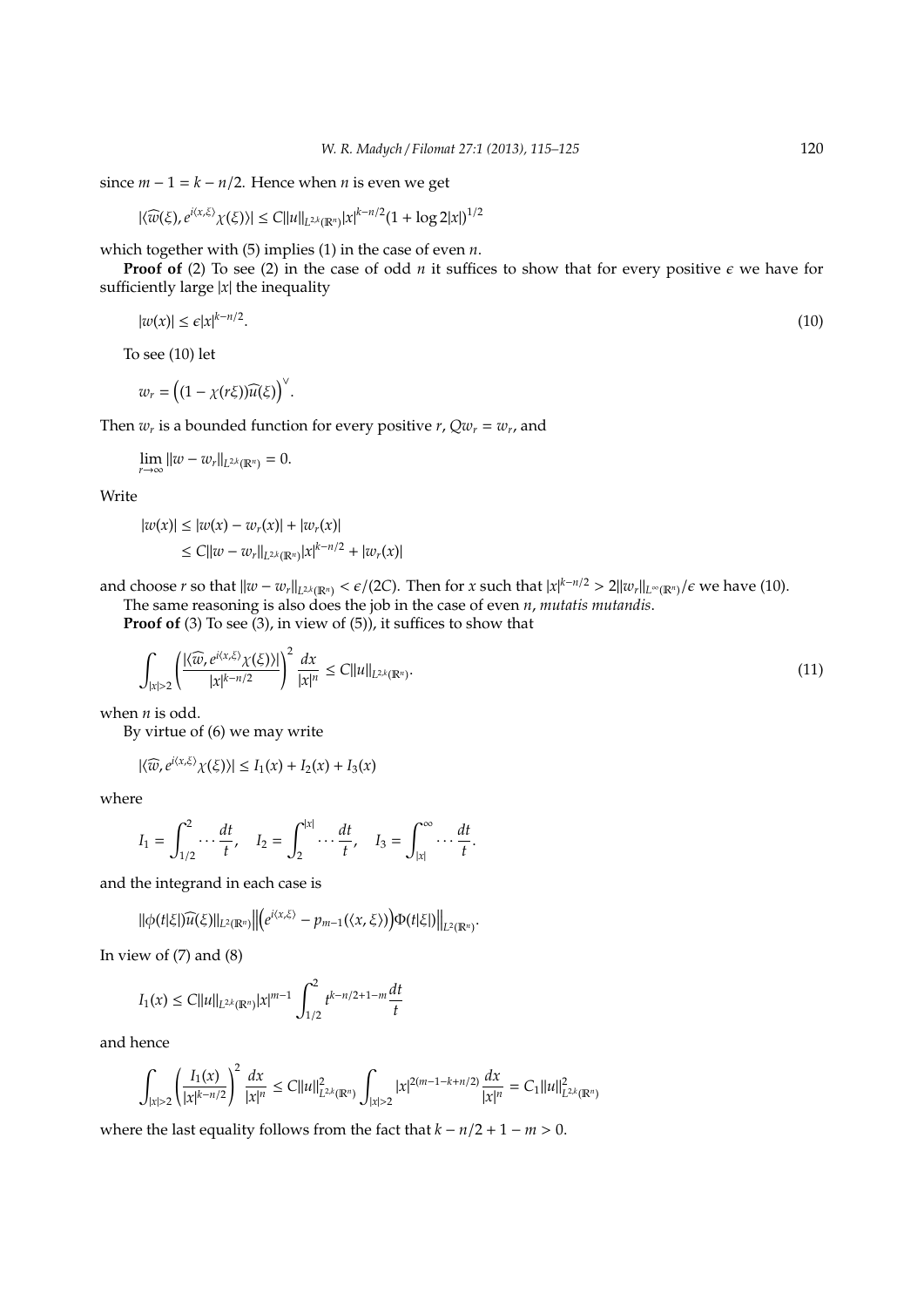Applying Schwarz's inequality and (8) yields, with  $\epsilon$  satisfying  $0 < \epsilon < k - n/2 + 1 - m$ ,

$$
I_2(x) \leq \left\{ \int_2^{|x|} \left( \frac{\|\phi(t|\xi)\widehat{u(\xi)}\|_{L^2(\mathbb{R}^n)}}{t^{k-\epsilon}} \right)^2 \frac{dt}{t} \right\}^{1/2} \left\{ \int_2^{|x|} \left( t^{k-n/2+1-m-\epsilon} |x|^{m-1} \right)^2 \frac{dt}{t} \right\}^{1/2}
$$
  
=  $C|x|^{k-n/2-\epsilon} \left\{ \int_2^{|x|} \left( \frac{\|\phi(t|\xi)\widehat{u(\xi)}\|_{L^2(\mathbb{R}^n)}}{t^{k-\epsilon}} \right)^2 \frac{dt}{t} \right\}^{1/2}.$ 

Thus

$$
\int_{|x|>2} \left(\frac{I_2(x)}{|x|^{k-n/2}}\right)^2 \frac{dx}{|x|^n} \leq C \int_{|x|>2} |x|^{-2\epsilon} \left\{ \int_2^{|x|} \left(\frac{||\phi(t|\xi|)\widehat{u(\xi)}||_{L^2(\mathbb{R}^n)}}{t^{k-\epsilon}}\right)^2 \frac{dt}{t} \right\} \frac{dx}{|x|^n}
$$

$$
= C \int_2^{\infty} \left(\frac{||\phi(t|\xi|)\widehat{u(\xi)}||_{L^2(\mathbb{R}^n)}}{t^{k-\epsilon}}\right)^2 \left\{ \int_{|x|>t} |x|^{-2\epsilon} \frac{dx}{|x|^n} \right\} \frac{dt}{t}
$$

$$
= C_1 \int_2^{\infty} \left(\frac{||\phi(t|\xi|)\widehat{u(\xi)}||_{L^2(\mathbb{R}^n)}}{t^k}\right)^2 \frac{dt}{t}
$$

$$
\leq C_2 ||u||_{L^{2k}(\mathbb{R}^n)}^2
$$

where the last inequality in the above string follows by virtue of (9).

Again applying Schwarz's inequality and (8) yields, with  $\epsilon$  satisfying  $0 < \epsilon < m - (k - n/2)$ ,

$$
I_3(x) \leq \left\{ \int_{|x|}^{\infty} \left( \frac{\|\phi(t|\xi)\widetilde{u}(\xi)\|_{L^2(\mathbb{R}^n)}}{t^{k+\epsilon}} \right)^2 \frac{dt}{t} \right\}^{1/2} \left\{ \int_{|x|}^{\infty} \left( t^{k-n/2-m+\epsilon} |x|^m \right)^2 \frac{dt}{t} \right\}^{1/2}
$$
  
=  $C|x|^{k-n/2+\epsilon} \left\{ \int_{|x|}^{\infty} \left( \frac{\|\phi(t|\xi)\widetilde{u}(\xi)\|_{L^2(\mathbb{R}^n)}}{t^{k+\epsilon}} \right)^2 \frac{dt}{t} \right\}^{1/2}.$ 

and so

$$
\int_{|x|>2} \left(\frac{I_3(x)}{|x|^{k-n/2}}\right)^2 \frac{dx}{|x|^n} \leq C \int_{|x|>2} |x|^{2\epsilon} \left\{ \int_{|x|}^{\infty} \left(\frac{||\phi(t|\xi|)\widehat{u(\xi)}||_{L^2(\mathbb{R}^n)}}{t^{k+\epsilon}}\right)^2 \frac{dt}{t} \right\} \frac{dx}{|x|^n}
$$

$$
= C \int_2^{\infty} \left(\frac{||\phi(t|\xi|)\widehat{u(\xi)}||_{L^2(\mathbb{R}^n)}}{t^{k+\epsilon}}\right)^2 \left\{ \int_{2 \le |x| \le t} |x|^{2\epsilon} \frac{dx}{|x|^n} \right\} \frac{dt}{t}
$$

$$
= C_1 \int_2^{\infty} \left(\frac{||\phi(t|\xi|)\widehat{u(\xi)}||_{L^2(\mathbb{R}^n)}}{t^k}\right)^2 \frac{dt}{t}
$$

$$
\leq C_2 ||u||^2_{L^2(k(\mathbb{R}^n)}.
$$

The above bounds on  $\int_{|x|>2} (t^{-(k-n/2)}I_j(x))^2 \frac{dt}{t}$ ,  $j = 1, 2, 3$ , of course imply (11)

## **3.** The case  $1 < p < \infty$

In the somewhat more general case where 2 is extended to  $p$ ,  $1 < p < \infty$ , we have the following:

**Proposition 3.1.** Suppose p satisfies  $1 < p < \infty$ . If  $k > n/p$  then every u in  $L^{p,k}(\mathbb{R}^n)$  can be expressed as  $u = v + w$ *where v is a polynomial of degree no greater than k* − 1 *and w is a continuous function that enjoys the following properties:*

$$
|w(x)| \leq C||u||_{L^{p,k}(\mathbb{R}^n)}W(n,p;x) \tag{12}
$$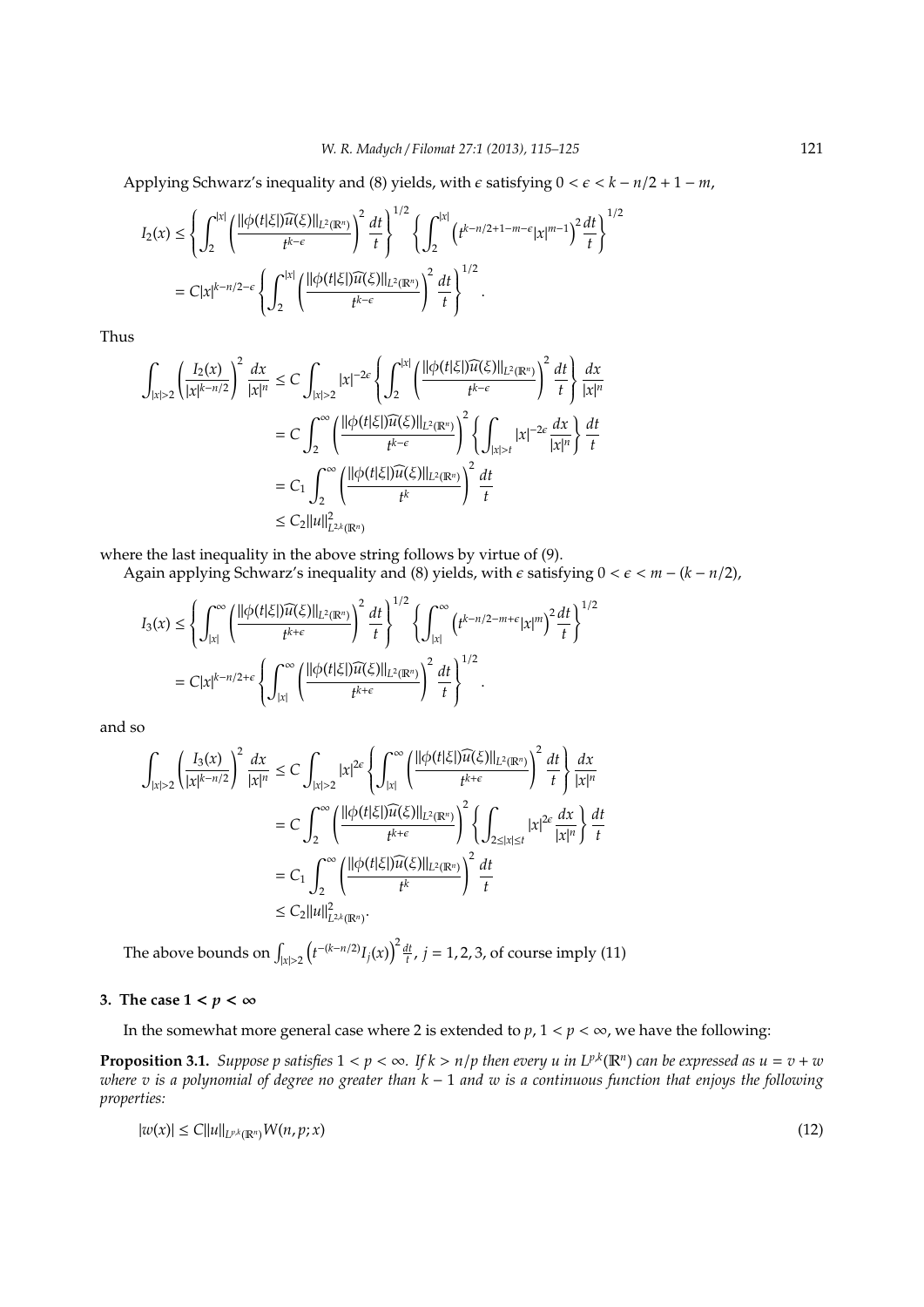*where*

$$
W(n, p; x) = \begin{cases} (1+|x|)^{k-n/p} & \text{if } n/p \text{ is not an integer} \\ (1+|x|)^{k-n/p} \Big(\log(2+|x|)\Big)^{1/2} & \begin{cases} \text{if } n/p \text{ is an integer} \\ \text{and } 1 < p \le 2 \end{cases} \\ (1+|x|)^{k-n/p} \Big(\log(2+|x|)\Big)^{1-1/p} & \begin{cases} \text{if } n/p \text{ is an integer} \\ \text{and } 1 < p \le 2 \end{cases} \\ \text{and } 2 \le p < \infty. \end{cases}
$$

$$
|w(x)| = o(N(n, p; x)) \quad \text{as} \quad |x| \to \infty. \tag{13}
$$

$$
\int_{|x|\geq 2} \left(\frac{|w(x)|}{|x|^{k-n/p}}\right)^p \frac{dx}{|x|^n} \leq C||u||_{L^{p,k}(\mathbb{R}^n)}^p \text{ if } n/p \text{ is not an integer.} \tag{14}
$$

*The transformations*  $P: u \to v = Pv$  and  $Q: u \to w = Qu$  can be defined via the same type of linear projection *operators as in Proposition 1.*

For the most part the proof of Proposition 2 follows the same lines as that of Proposition 1 with Hölder's inequality in the role played by Schwarz's inequality. The fact that  $\|([\xi]^k \widehat{u}(\xi))^{\vee}\|_{L^p(\mathbb{R}^n)}$  is equivalent to  $\|u\|_{L^{p,k}(\mathbb{R}^n)}$ whenever *u* is in  $L^{p,k}(\mathbb{R}^n)$ ,  $1 < p < \infty$ , is a consequence of the appropriate variant of the Fourier multiplier theorem of Marcinkiewicz Hörmander, [5, 10]. The definition of  $w$  and  $v$  is the same as in Section 2 with the exception that now *m* is the integer which satisfies  $k - n/p < m \leq k - n/p + 1$ .

**Proof of** (12) **when** *n*/*p* **is not an integer** The analog of (5) is

$$
\begin{split} \|\left((1-\chi)\widehat{u}\right)^{\vee}\|_{L^{\infty}(\mathbb{R}^{n})} &\leq \int_{0}^{1} t^{k} \left\|\left(\frac{\phi(t|\xi|)}{|t\xi|^{k}}\right)^{\vee}\right\|_{L^{q}(\mathbb{R}^{n})} \left\|\left(|\xi|^{k}\widehat{u}(\xi)\right)^{\vee}\right\|_{L^{p}(\mathbb{R}^{n})} \frac{dt}{t} \\ &=\left\{\int_{0}^{1} t^{k-n/p} \frac{dt}{t}\right\} \left\|\left(\frac{\phi(|\xi|)}{|\xi|^{k}}\right)^{\vee}\right\|_{L^{q}(\mathbb{R}^{n})} \left\|\left(|\xi|^{k}\widehat{u}(\xi)\right)^{\vee}\right\|_{L^{p}(\mathbb{R}^{n})} \\ &\leq C \|u\|_{L^{p,k}(\mathbb{R}^{n})}, \end{split}
$$

where  $1/q = 1 - 1/p$ , while the analog of (6) and (7) are

$$
|\langle \widehat{w}(\xi), e^{i\langle x,\xi\rangle}\chi(\xi)\rangle|
$$
  
\n
$$
\leq \int_{1/2}^{\infty} \left\| \left( \phi(t|\xi|) \widehat{u}(\xi) \right)^{\vee} \right\|_{L^{p}(\mathbb{R}^{n})} \left\| \left( \left( e^{i\langle x,\xi\rangle} - p_{m-1}(\langle x,\xi\rangle) \right) \Phi(t|\xi|) \right)^{\vee} \right\|_{L^{q}(\mathbb{R}^{n})} \frac{dt}{t}
$$

and

$$
\left\| \left( \phi(t|\xi|) \widehat{u}(\xi) \right)^{\vee} \right\|_{L^{p}(\mathbb{R}^{n})} = t^{k} \left\| \left( \frac{\phi(t|\xi|)}{|t\xi|^{k}} |\xi|^{k} \widehat{u}(\xi) \right)^{\vee} \right\|_{L^{p}(\mathbb{R}^{n})}
$$
  

$$
\leq t^{k} \left\| \left( \frac{\phi(t|\xi|)}{|t\xi|^{k}} \right)^{\vee} \right\|_{L^{1}(\mathbb{R}^{n})} \left\| \left( |\xi|^{k} \widehat{u}(\xi) \right)^{\vee} \right\|_{L^{p}(\mathbb{R}^{n})}
$$
  

$$
\leq Ct^{k} \|u\|_{L^{p,k}(\mathbb{R}^{n})}.
$$

Next we note that as a function of  $s, -\infty < s < \infty$ ,

$$
\frac{e^{is}-p_{m-1}(s)}{s^a}
$$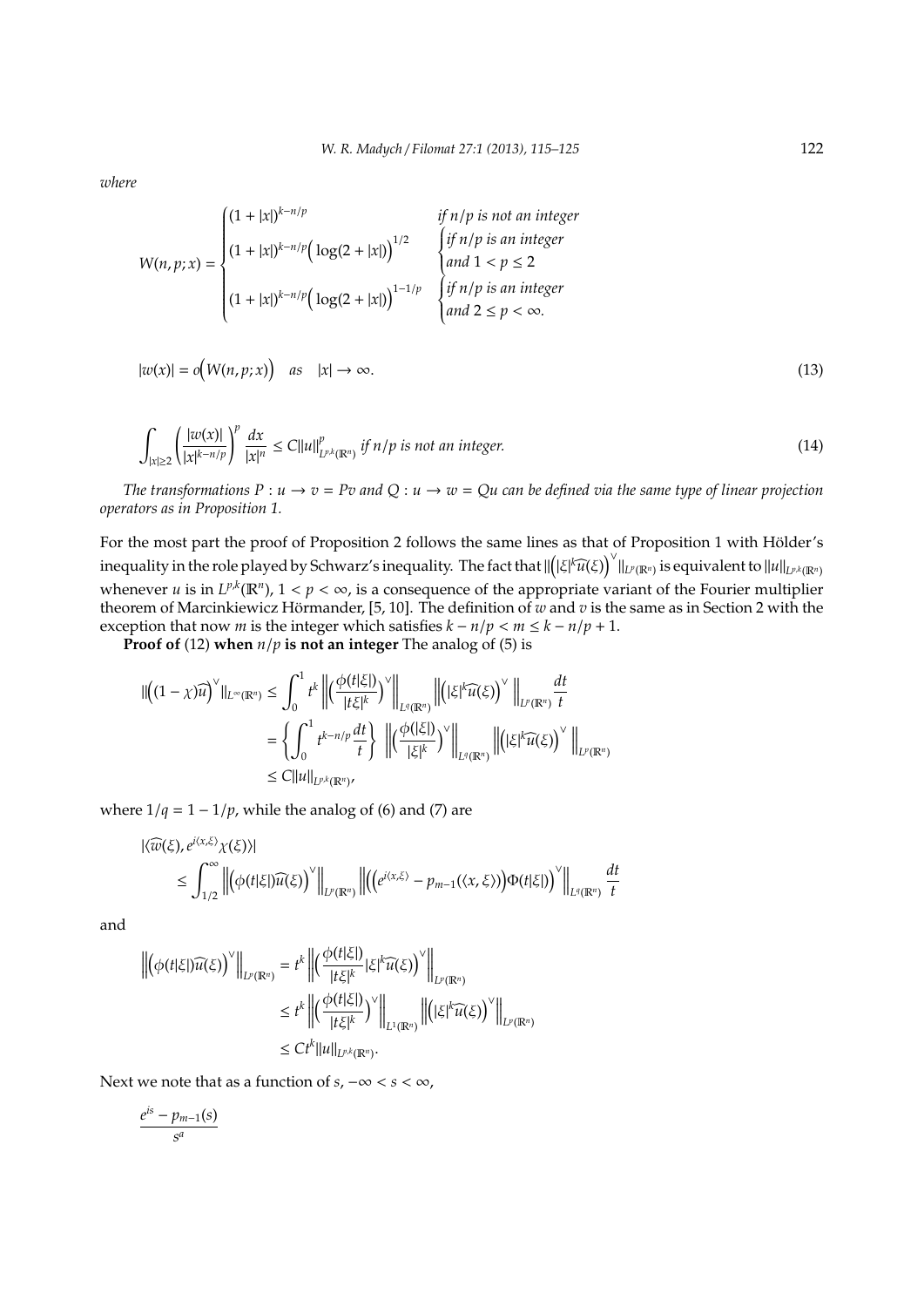is the Fourier transform of a finite measure on R for  $a = m$  and  $a = m - 1$ . Hence for such a and every  $\eta$ 

$$
\mu_{\eta} = \Big(\frac{e^{i\langle \eta,\xi\rangle} - p_{m-1}(\langle \eta,\xi\rangle)}{\langle \eta,\xi\rangle^a}\Big)^{\vee}
$$

is a finite measure on  $\mathbb{R}^n$ . So using  $\|\mu\|_\mathcal{M}$  to denote the total variation of the finite measure  $\mu$  on  $\mathbb{R}^n$  we may write

$$
\begin{split} \left\| \left( \left( e^{i\langle x,\xi\rangle} - p_{m-1}(\langle x,\xi\rangle) \right) \Phi(t|\xi|) \right)^\vee \right\|_{L^q(\mathbb{R}^n)} \\ &\leq \left\| \left( \frac{e^{i\langle x,\xi\rangle} - p_{m-1}(\langle x,\xi\rangle)}{\langle x,\xi\rangle^a} \right)^\vee \right\|_{\mathcal{M}} \left\| \left( \langle \eta,t\xi\rangle^a \Phi(t|\xi|) \right)^\vee \right\|_{L^q(\mathbb{R}^n)} \left( \frac{|x|}{t} \right)^a. \end{split}
$$

Since  $\|\mu_n\|_M$  is independent of  $\eta$  for  $|\eta| = 1$  choosing  $\eta = x/|x|$  allows us to conclude that

$$
\left\| \left( \frac{e^{i\langle x,\xi\rangle} - p_{m-1}(\langle x,\xi\rangle)}{\langle x,\xi\rangle^a} \right)^{\vee} \right\|_{\mathcal{M}} = \| \left( \widehat{\mu}_{\eta}(|x|\xi) \right)^{\vee} \|_{\mathcal{M}} = \| \mu_{\eta} \|_{\mathcal{M}} = C_a
$$

where *C<sup>a</sup>* is a constant which depends only on *a*. Choosing *a* accordingly results in

$$
\left\| \left( \left( e^{i\langle x,\xi \rangle} - p_{m-1}(\langle x,\xi \rangle) \right) \Phi(t|\xi|) \right)^{\vee} \right\|_{L^{q}(\mathbb{R}^{n})} \leq Ct^{-n/p} \begin{cases} \left( \frac{|\mathbf{x}|}{t} \right)^{m} & \text{if } |\mathbf{x}| \leq t \\ \left( \frac{|\mathbf{x}|}{t} \right)^{m-1} & \text{if } |\mathbf{x}| \geq t, \end{cases}
$$
(15)

which is the analog of (8)

Finally, computing as in Section 2 with these inequalities it follows that

 $|\langle \widehat{w}(\xi), e^{i\langle x,\xi \rangle} \chi(\xi) \rangle| \leq C ||u||_{L^{p,k}(\mathbb{R}^n)} |x|^{k-n/p}.$ 

which as in Section 2 implies (12) in the case when *n*/*p* is not an integer.

**Proof of** (12) **when** *n*/*p* **is an integer** The case when *n*/*p* is an integer is a bit more involved. First of all, it suffices to restrict attention to the case  $|x| > 1/2$  and we do so below.

If  $1 < p \leq 2$  write

$$
|\langle \widehat{w}(\xi), e^{i\langle x,\xi\rangle}\chi(\xi)\rangle| \le AB
$$

where

$$
A^{2} = \int_{1/2}^{\infty} \left( t^{-k} \left\| \left( \phi(t|\xi|) \widehat{u(\xi)} \right)^{\vee} \right\|_{L^{p}(\mathbb{R}^{n})} \right)^{2} \frac{dt}{t}
$$

and

$$
B^{2} = \int_{1/2}^{\infty} (t^{k} \left\| \left( \left( e^{i\langle x,\xi \rangle} - p_{m-1}(\langle x,\xi \rangle) \right) \Phi(t|\xi) \right)^{\vee} \right\|_{L^{q}(\mathbb{R}^{n})} \right)^{2} \frac{dt}{t}
$$

To estimate *B* use (15) and compute as in Section 2 to get

 $B^2 = C(|x|^{2(k-n/p)}(1 + \log 2|x|).$ 

To estimate *A* write

$$
\begin{aligned} A &\leq \Big\{ \int_0^\infty \Big(t^{-k} \| \big( \phi(t|\xi|) \widehat u(\xi) \Big)^\vee \|_{L^p(\mathbb{R}^n)} \Big)^2 \, \frac{dt}{t} \Big\}^{1/2} \\ &\leq \left\| \Big\{ \int_0^\infty \Big| \Big( \frac{\phi(t|\xi|)}{|t\xi|^k} |\xi|^k \widehat u(\xi) \Big)^\vee \Big|^2 \frac{dt}{t} \Big\}^{1/2} \right\|_{L^p(\mathbb{R}^n)} \end{aligned}
$$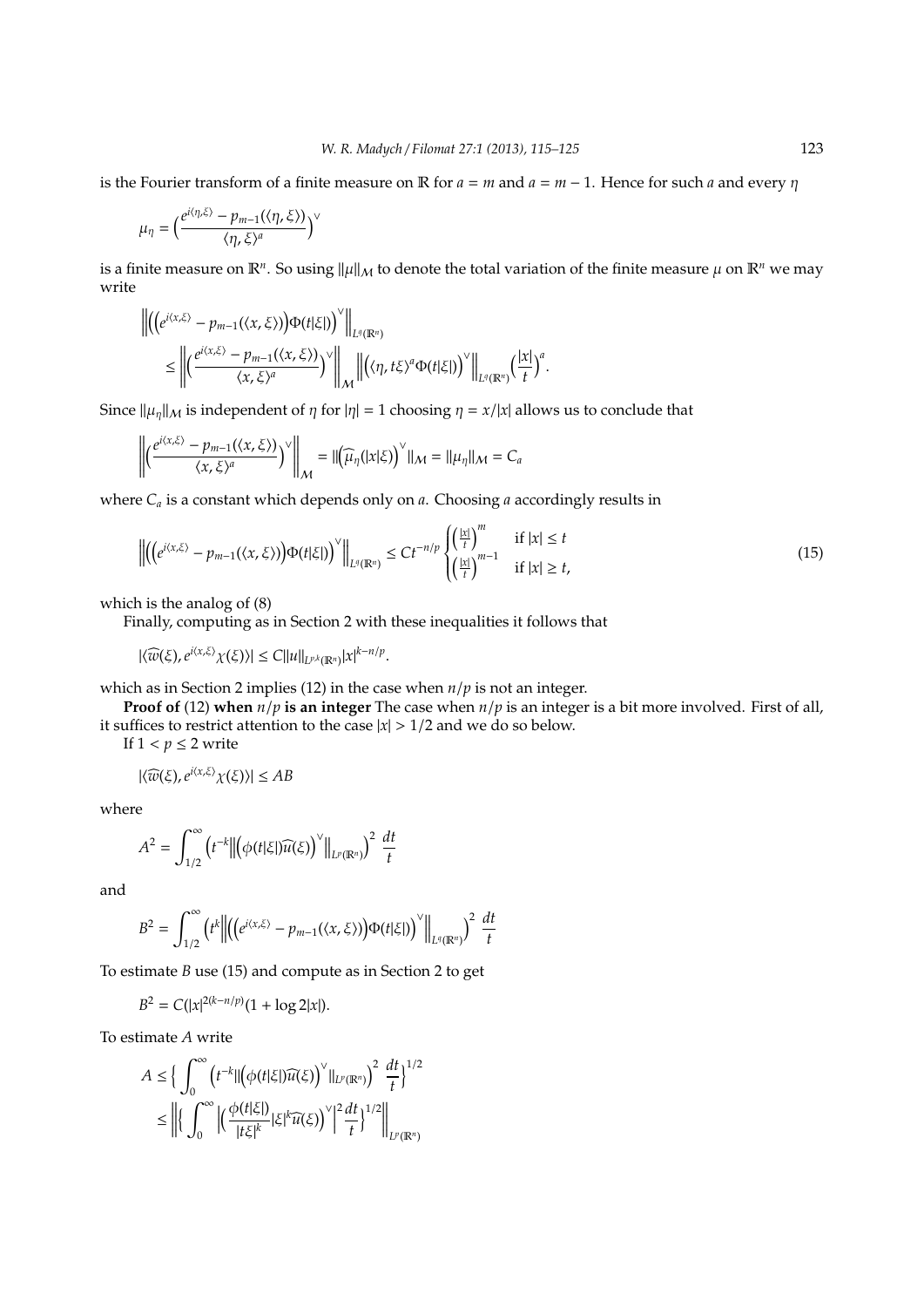and note that

$$
g_2(U)=\Big\{\int_0^\infty \Big|\Big(\frac{\phi(t|\xi|)}{|t\xi|^k}|\xi|^k\widehat{u(\xi)}\Big)^\vee\Big|^2\frac{dt}{t}\Big\}^{1/2}
$$

is simply a variant of the Littlewood-Paley function of  $U = (|\xi|^k \widehat{u}(\xi))^{\vee}$  which enjoys the property that

$$
||g_2(U)||_{L^p(\mathbb{R}^n)} \leq C_p ||U||_{L^p(\mathbb{R}^n)}
$$

for  $1 < p < \infty$ , [2, 5, 10]. Hence

$$
A\leq C||u||_{L^{p,k}(\mathbb{R}^n)}
$$

and together with the estimate of *B* this implies (12) in the case  $k - n/p$  is an integer and  $1 < p \le 2$ . If  $2 \leq p < \infty$  again write

$$
|\langle \widehat{w}(\xi), e^{i\langle x,\xi\rangle}\chi(\xi)\rangle| \le AB
$$

but now

$$
A^{p} = \int_{1/2}^{\infty} \left( t^{-k} \| \left( \phi(t|\xi|) \widehat{u(\xi)} \right)^{\vee} \|_{L^{p}(\mathbb{R}^{n})} \right)^{p} \frac{dt}{t}
$$

and

$$
B^{q} = \int_{1/2}^{\infty} (t^{k} \left\| \left( \left( e^{i \langle x, \xi \rangle} - p_{m-1}(\langle x, \xi \rangle) \right) \Phi(t|\xi) \right)^{\vee} \right\|_{L^{q}(\mathbb{R}^{n})} \right)^{q} \frac{dt}{t}.
$$

To estimate  $B<sup>q</sup>$  proceed as in the earlier cases:

$$
B^{q} \leq C \Big\{ \int_{1/2}^{|x|} \left( t^{k-n/p+1-m} |x|^{m-1} \right)^{q} \frac{dt}{t} + \int_{|x|}^{\infty} \left( t^{k-n/p-m} |x|^{m} \right)^{q} \frac{dt}{t} \Big\}
$$

which results in

 $B \le C|x|^{k-n/p} \big(1 + \log 2|x|\big)^{1/q}.$ 

To estimate *A* write

$$
A \leq \Big\{ \int_0^{\infty} \left( t^{-k} || \left( \phi(t|\xi|) \widehat{u(\xi)} \right)^{\vee} ||_{L^p(\mathbb{R}^n)} \right)^p \frac{dt}{t} \Big\}^{1/p}
$$
  

$$
\leq \left\| \left\{ \int_0^{\infty} \left| \left( \frac{\phi(t|\xi|)}{|t\xi|^k} |\xi|^k \widehat{u(\xi)} \right)^{\vee} \right|^p \frac{dt}{t} \right\}^{1/p} \right\|_{L^p(\mathbb{R}^n)}
$$

and note that

$$
g_p(U) = \Big\{\int_0^\infty \Big|\Big(\frac{\phi(t|\xi|)}{|t\xi|^k}|\xi|^k\widehat{u(\xi)}\Big)^\vee\Big|^p\frac{dt}{t}\Big\}^{1/p}
$$

is simply the Littlewood-Paley like function of  $U = \left(|\xi|^k \widehat{u}(\xi)\right)^\vee$  which enjoys the bound

$$
g_p(U) \leq g_2(U)^{2/p} g_\infty(U)^{1-2/p}
$$

where for each *z* in R*<sup>n</sup>*

$$
g_{\infty}(U, z) = \sup_{t>0} \left| \left( \frac{\phi(t|\xi|)}{|t\xi|^k} \widehat{U}(\xi) \right)^{\vee}(z) \right|.
$$